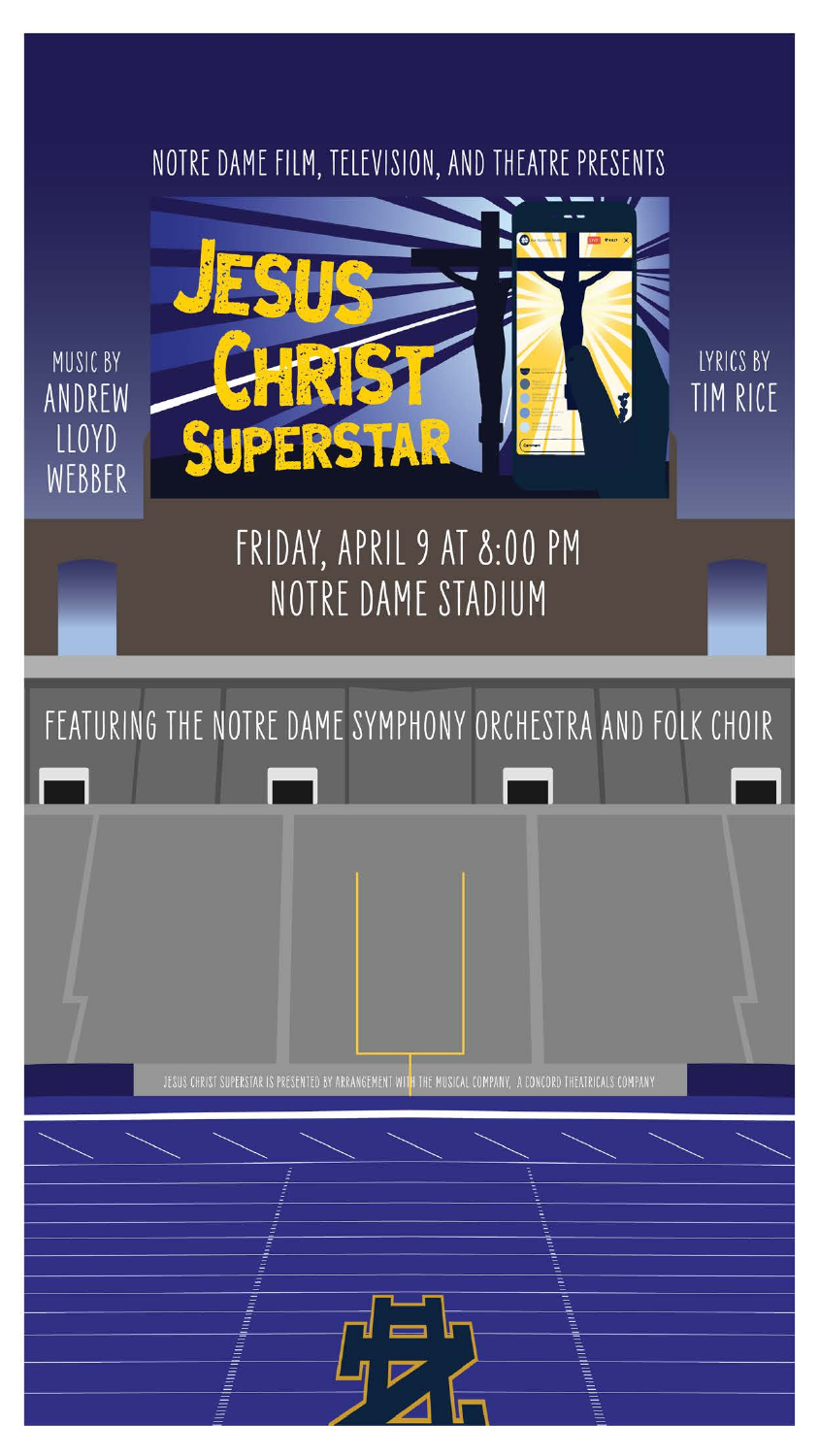# Notre Dame Film, Television, and Theatre Presents **JESUS CHRIST SUPERSTAR**

Music by Andrew Lloyd Webber Lyrics by Tim Rice

Notre Dame Stadium Friday, April 9, 2021 8:00 pm

### Directed by Matt Hawkins Music Directed by Dan Stowe

Jesus Christ: Jorge "Jay" Rivera-Herrans '20\*+ Judas: Teagan Earley '20\*+ Mary Magdalene: Kelsey Pettrone Peter/Ensemble: Rachel Thomas '20 Simon Zealotes/Ensemble: Nic Meringolo+ Caiaphas: Mario Simone '19 King Herod: Grace Thomas\*+ Pontius Pilate/Ensemble: Ben Price\* Annas/Guard: Annie Romano Priest/Guard/Ensemble: Tommy O'Brien+

*\*denotes FTT major*

*+ denotes interdisciplinary minor in Musical Theatre*

#### **Ensemble**

Shannon Daley+, Kelly Harris+, Caroline Lavender, Macy Mateer\*+, Mary Kate Temple, Luke Whitmer, Sydney Kraft\*

#### **News Reporters**

### James Cullinane\*+, Claire Glennon\*, Samuel B. Jackson II '20\*, Macy Taylor, Jamie Trost, Lynnette Wukie\*

#### **Dancers**

Izzy Cheng, Sarah Conley, Sydney Heller, Hailey Opperlander

### **CAST**

JESUS CHRIST SUPERSTAR is presented by arrangement with The Musical Company, a Concord Theatricals Company, 229 West 28th Street, 11th Floor, New York, NY 10001. www.themusicalcompany.com. Phone: (212) 598-2204. Email: info@themusicalcompany.com.

*We thank you for silencing all electronic devices.*

*THE VIDEO AND/OR AUDIO RECORDING OR STREAMING OF THIS PRODUCTION, AND THE DISTRIBUTION OF RECORDINGS OR STREAMS IN ANY MEDIUM, INCLUDING VIA THE INTERNET, IS STRICTLY PROHIBITED.*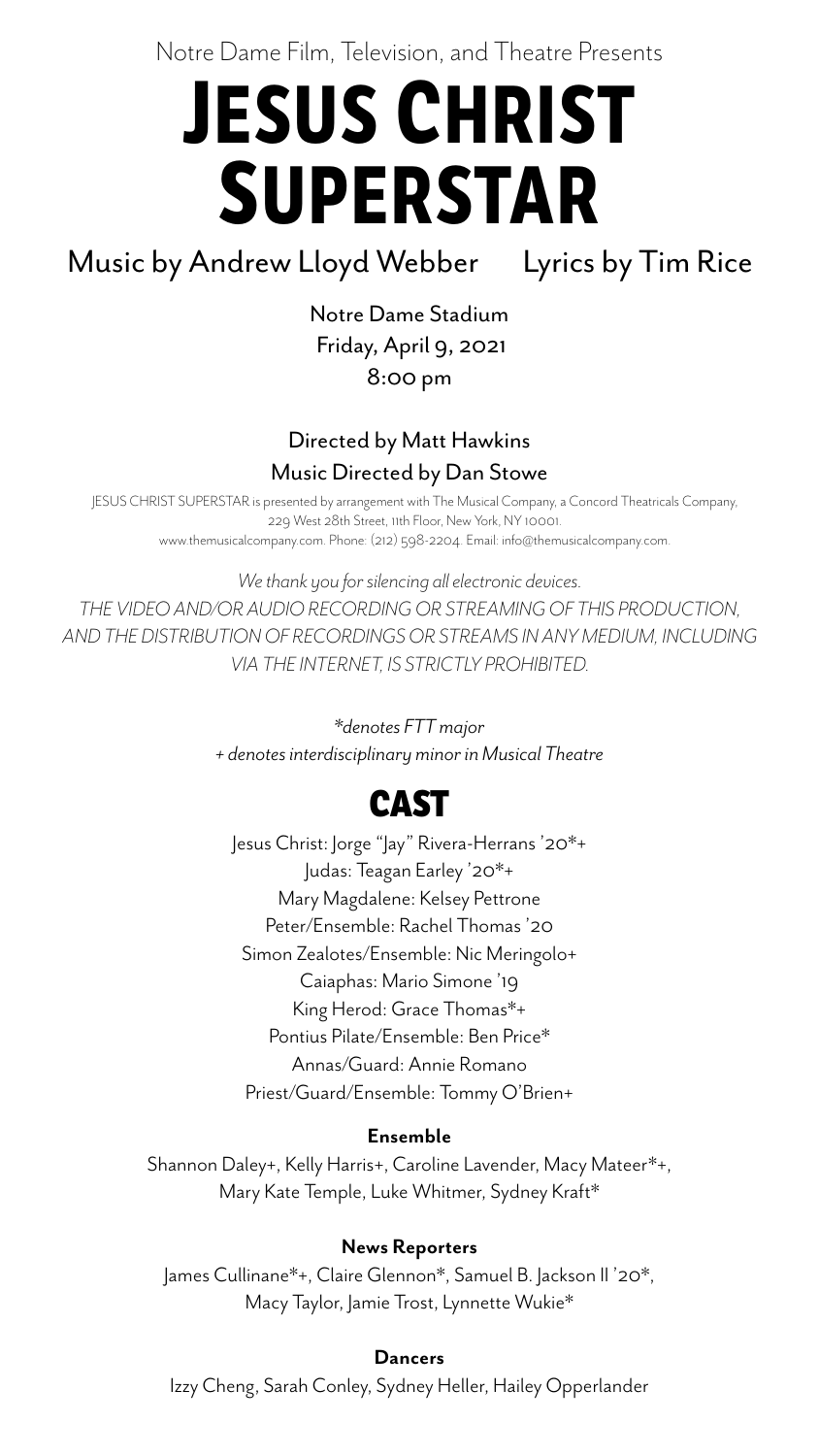J.J. Wright, Director Lorraine Mihaliak, Chorus Master

Dan Stowe, Conductor

Lauren Alvey Emmalynn Barry Meg Beuter Becca Boyle Stella Cho Tommy Coates Brendan Copp Samuel De La Paz Maria Everett Ben Ferris Leah Fitter Jacob Fries Patrick Gaffney Sarah Galbenski Joe Gentine William Geoffroy Mary Gorski

Alex Guevara Stevens Tom Guo Elizabeth Heidenreich Noah Helm Joe Hirshorn Carter Hrabrick Devin Humphreys J.P. Kolnik Nicole Kowalczyk Jameson Labadie Marie Latham Uyen Le Ellie Lynch Michael Marino Kyle McLoughlin Dan Mikovits Christina Minetos

Neema Morris Molly Moss Grace Murphy Gaby Perez Natalie Pratt Nicholas Righi Kayley Schacht Isabella Schmitz Logan Schott Xander Shyne Erin Smith Anna Staud Hannah Tonsor+ Cassie Van Etten Katie Vazzana Claire Whalen Jordan Wood



#### **Violin I**

Abbey Fontana, Concertmaster Cecilia O'Brien Hyun Jin Lee Leah Harmon Erin Clark Hope Yuan Julia Florek Carlson Lauren Llantero Kelly O'Connell Theresa Heidenreich

#### **Violin II**

Aubrey Houser Emma Kirner Annalise Bazzano Krystyna Kula Laura Weiss

Nicholas Ruhling Claire Kirner Kevin Lee Clara Grillo Ben Norris Anna Grillo

#### **Viola**

Ella Wood Victoria Whitmore Valeria Whitmore Perry Hoag Kitty O'Neill Patrick Faley Lily Westemeyer Derek George Thomas Mercurio Tony Masso-Rivetti

### **Cello**

James Longhurst Andrew Ganahl Matthew Ong Erica Lim

Julia Marine

Ellen Brockmole

Maggie Borgos

### **Bass**  Kayleigh Monahan

**Harp** Keo Pangani

# **THE NOTRE DAME FOLK CHOIR**

### **THE NOTRE DAME SYMPHONY ORCHESTRA**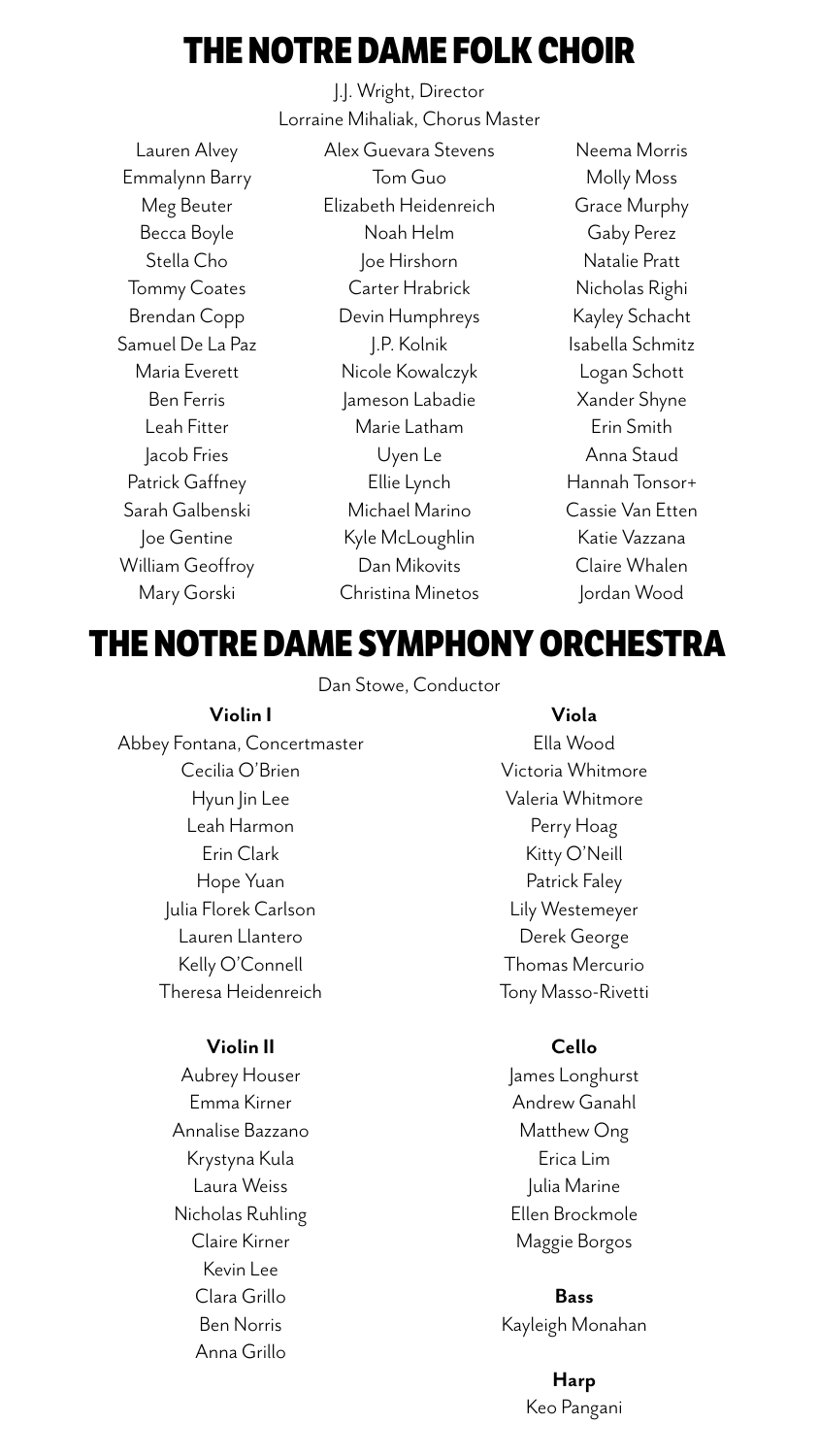#### **Flute**

Lauren Bakke Ella Wisniewski Grace Schiefelbein

#### **Oboe**

Elsa Barron

#### **Clarinet**

Andrew Peterson Alex Kaup Emily Kane

#### **Bassoon**

Juan Maldonado

#### **Trumpet**

Kyle Dellenbaugh Ryan Lynch Sam Campanaro

#### **Trombone**

Glenn Foley Matthew Ritterbusch Gerard Rabulan

#### **Horn**

Kilian Vidourek Megan Smith Ian Johnston Thomas Kasl

**Tuba** Tim Cantway

#### **Percussion**

Zuzu Vidourek Jesse Miller Reid Metoyer

Alex Peek, Lead Guitar Ryan Downey, Rhythm Guitar Buddy Pearson, Bass Kyle Chamberlin, Drums J.J. Wright, Piano Mike Villano, Keyboards

Producer: Kevin Dreyer Choreographer: Rachel Thomas '20 Associate Director: Alexa DeVito Projection Designer: Ryan Belock '12 Sound, Lighting, and Staging: EventSys Stage Manager: Grace Spencer Technical Director: C. Kenneth Cole Assistant Stage Managers: Caroline Doyal, Jamie Trost Vocal Coach: Melissa Foster

### Costume Shop Manager: Lynn Holbrook Assistant Choreographer and Dance Captain: Shannon Daley+ Additional Orchestration & Music: Daniel Padilla '20, Mariella Stephens\* Graphic Designers: Mary Crawford\*, Cristina Interiano '20

## **THE JC SUPERSTAR BAND**

# **PRODUCTION**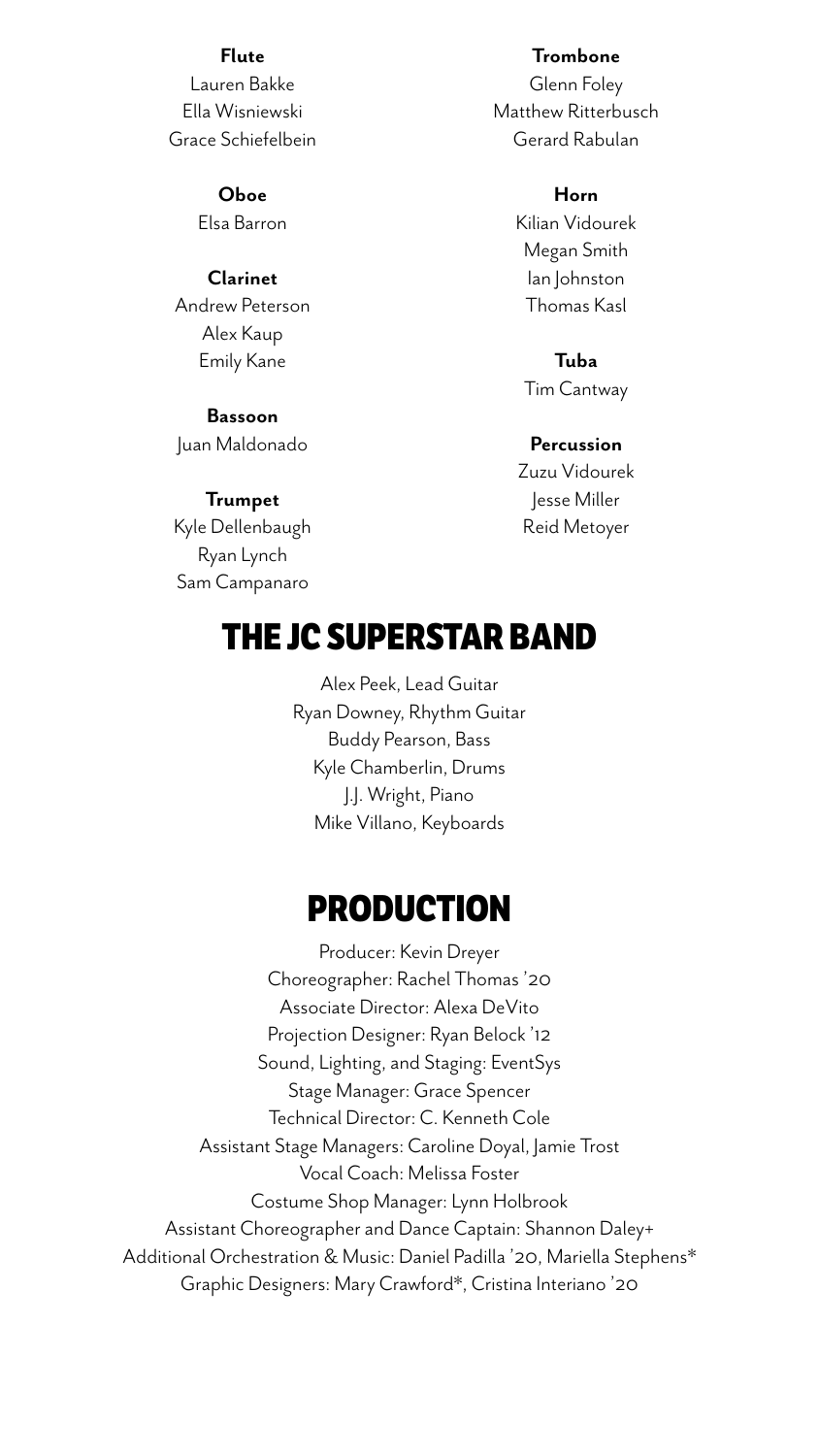Christine Allen María Amenábar Farias '20\* Annie Battle+ Harrison Brousseau Lara Castellino Matt Davidson Richard E. Donnelly Kevin Dreyer Solomon Duane Ríonach Duffy Katherine Fink Louise "Scout" Gregory '20\* Emily Hannon Nia Hurst Cristina Interiano ' 20 Jon Kaplan Joseph Larson '20\* Michelle Lester Andrew Machovec Kiera Mallinson\* Elizabeth Maroshick\*+

Ryan McNelis Savanna Morgan '20\* Macy Owens Gabriel Ozaki Mariel Padilla Sydney Porter Brittney Prestly Angela Rauch Ryan Retartha '07\* Liz Smith Patrick Starner '20\* Marcus Stephens Henry Stone Michelle Tapp Allison Taylor David Tran Thomas Walsh Tia Williams Daniel Padilla ' 20 Mariella Stephens

Kevin Dreyer, Acting Chair/Director of Theatre Pamela Robertson Wojcik, Chair (on leave) Ted Barron Christine Becker Terrance Brown Tarryn Chun C. Kenneth Cole Jim Collins William Collins Donahue William Donaruma Richard E. Donnelly La Donna Forsgren Anne García-Romero Matt Hawkins Ricky Herbst Peter Holland Anton Juan

> Michael Kackman Mary Celeste Kearney Carys Kresny Ted Mandell Olivier Morel

Briona Nic Dhiarmada Susan Ohmer Mary Pergola Parent Matthew Payne Jason Ruiz Siiri Scott Gary Sieber Jeffrey Spoonhower Marcus Stephens Nicole Woods

#### **Emeriti**

Reginald Bain Donald Crafton Jill Godmilow Mark Pilkinton

#### **Staff**

Lynn Holbrook Jo Ann Norris Karen Srmek Stacey Stewart

# **DEPARTMENT OF FILM, TELEVISION, AND THEATRE**

### **Special Thanks to the Cast, Crew, and Production Team for the Original Spring 2020 Production of Jesus Christ Superstar**